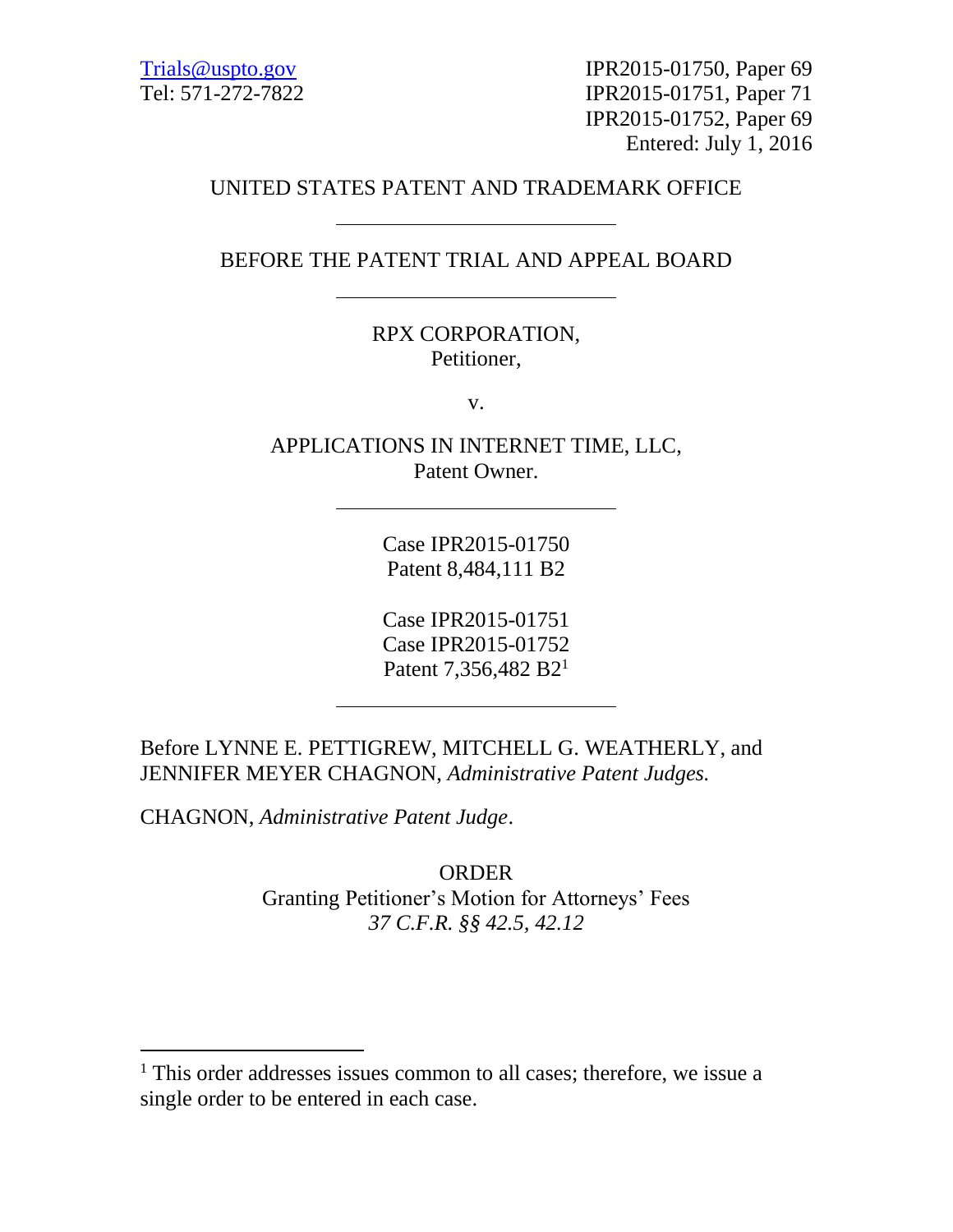## I. INTRODUCTION

As authorized by the Board in an order mailed May 6, 2016 (Paper 58<sup>2</sup>), Petitioner, RPX Corporation ("RPX"), filed a Motion for Attorneys' Fees. Paper 61 ("Mot."). Patent Owner, Applications In Internet Time, LLC ("AIT") filed an Opposition to RPX's Motion. Paper 66 ("Opp."). For the reasons set forth below, RPX's Motion is *granted*.

## II. ANALYSIS

l

In our decision on RPX's Motion for Sanctions, we previously determined both that AIT's conduct constituted a breach of the Protective Order, and that RPX suffered harm as a result of the breach. Paper 58, 3–7. RPX has requested attorneys' fees in the total combined amount of \$13,559.97,<sup>3</sup> across all three proceedings. Mot. 3, 5; *see* 37 C.F.R. § 42.12(b)(6). RPX represents that the fees cover the work of RPX's outside counsel "subsequent to AIT's November 30 breach and relate solely to addressing AIT's breaches of the protective order." *Id.* at 3; *see* Ex. 1050. RPX also represents that time entries involving work addressing AIT's breaches of the protective order *and* other substantive work on the proceedings are not included in the total fees requested by the Motion. Mot. 3; *see* Ex. 1053. RPX asserts that the requested fees are reasonable,

 $2$  The relevant papers filed in each of the three cases are identical. Citations are to the papers filed in IPR2015-01750 for convenience.

<sup>&</sup>lt;sup>3</sup> We note RPX includes two different figures for the amount of fees requested in its Motion. *See, e.g.*, Mot. 3 (listing \$13,559.97), 4 (listing \$13,599.97), 5 (listing \$13,599.97). We presume the disparity is due to a typographical error, and understand the request to be for \$13,559.97, consistent with the amount shown in Exhibit 1050.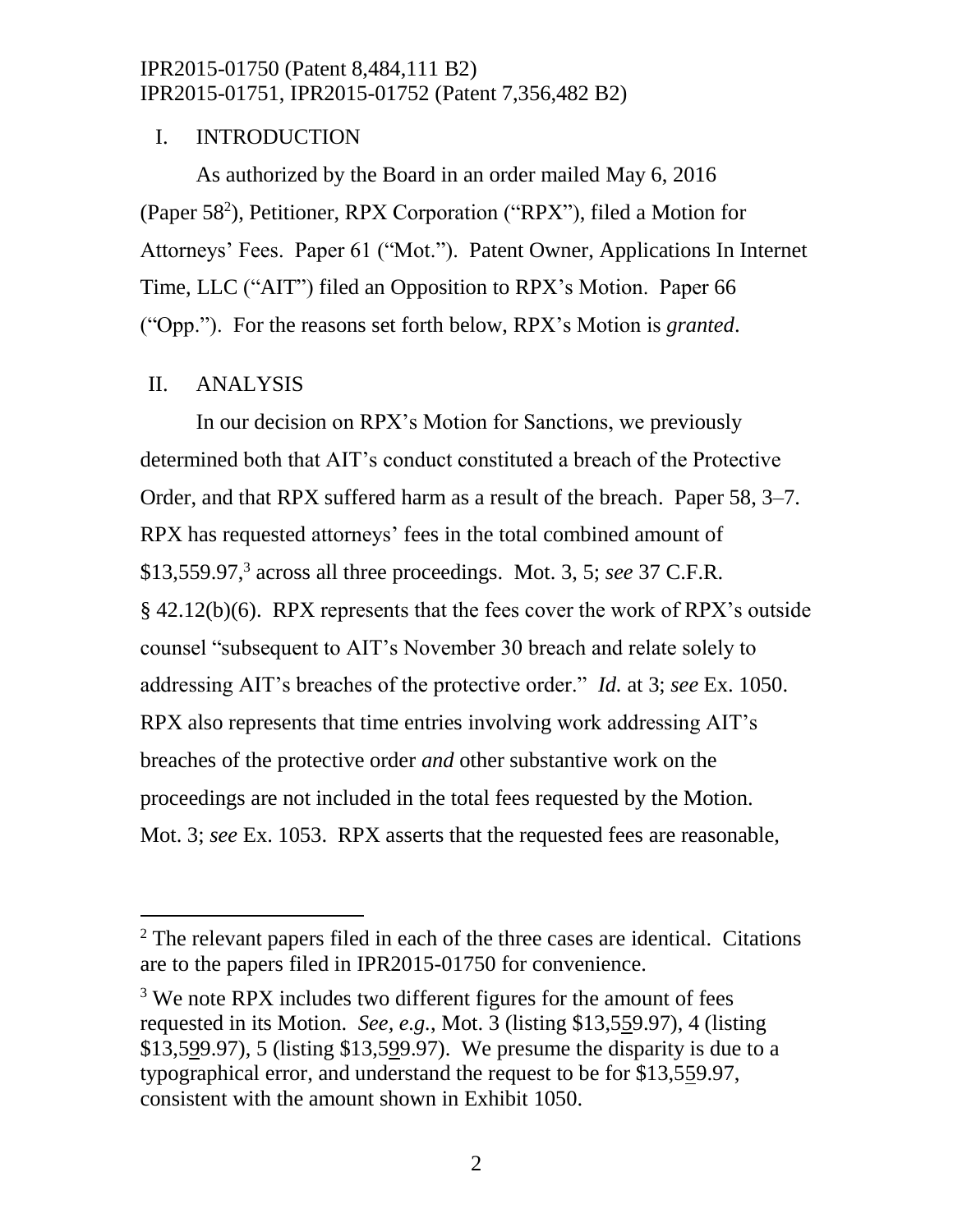and "well below the actual cost to perform all the work incurred as a result of AIT's sanctionable conduct." *See* Mot. 4–5.

AIT asserts that an award of attorneys' fees "would be both unjust and unwarranted." Opp. 1. AIT further asserts that the "requested attorney fees would be virtually nothing if not for [RPX's] lack of any real effort at cooperation to remedy the breach." *Id.* at 2.

In particular, AIT argues that our entry of a revised protective order "implicitly acknowledges that there was ambiguity regarding whether or not Mr. Sturgeon was or is a 'party' within the meaning of the Default Protective Order." Opp. 4; *see* Paper 58, 15; Ex. 3001. We do not find AIT's reliance on *Intri-Plex Technologies. v. Saint-Gobain Performance Plastics Rencol Ltd.*, Case IPR2014-00309 (PTAB Mar. 30, 2015) (Paper 84) persuasive. In *Intri-Plex*, there was a dispute as to whether the party to whom confidential documents were disclosed was, in fact, an officer of the company, and whether, as such, he was considered a "party" under the default Protective Order.<sup>4</sup> Intri-Plex, Paper 84, slip op. at 5. However, even if the Default Protective Order is ambiguous regarding whether AIT's President, Mr. Sturgeon, is considered a "party," it is not so with respect to Messrs. Boebel and Knuettel. *See* Paper 58, 5. As discussed in our decision on RPX's Motion for Sanctions, disclosure of RPX's confidential information to Messrs. Boebel and Knuettel without prior agreement of the parties was a clear, unambiguous violation of the Protective Order. *Id.* at 5–6.

 $\overline{a}$ 

<sup>4</sup> Further, in *Intri-Plex*, all of the disclosed materials ultimately were unsealed, and, thus, there was no actual harm attributable to the disclosure. *Intri-Plex*, Paper 84, slip op. at 5–6.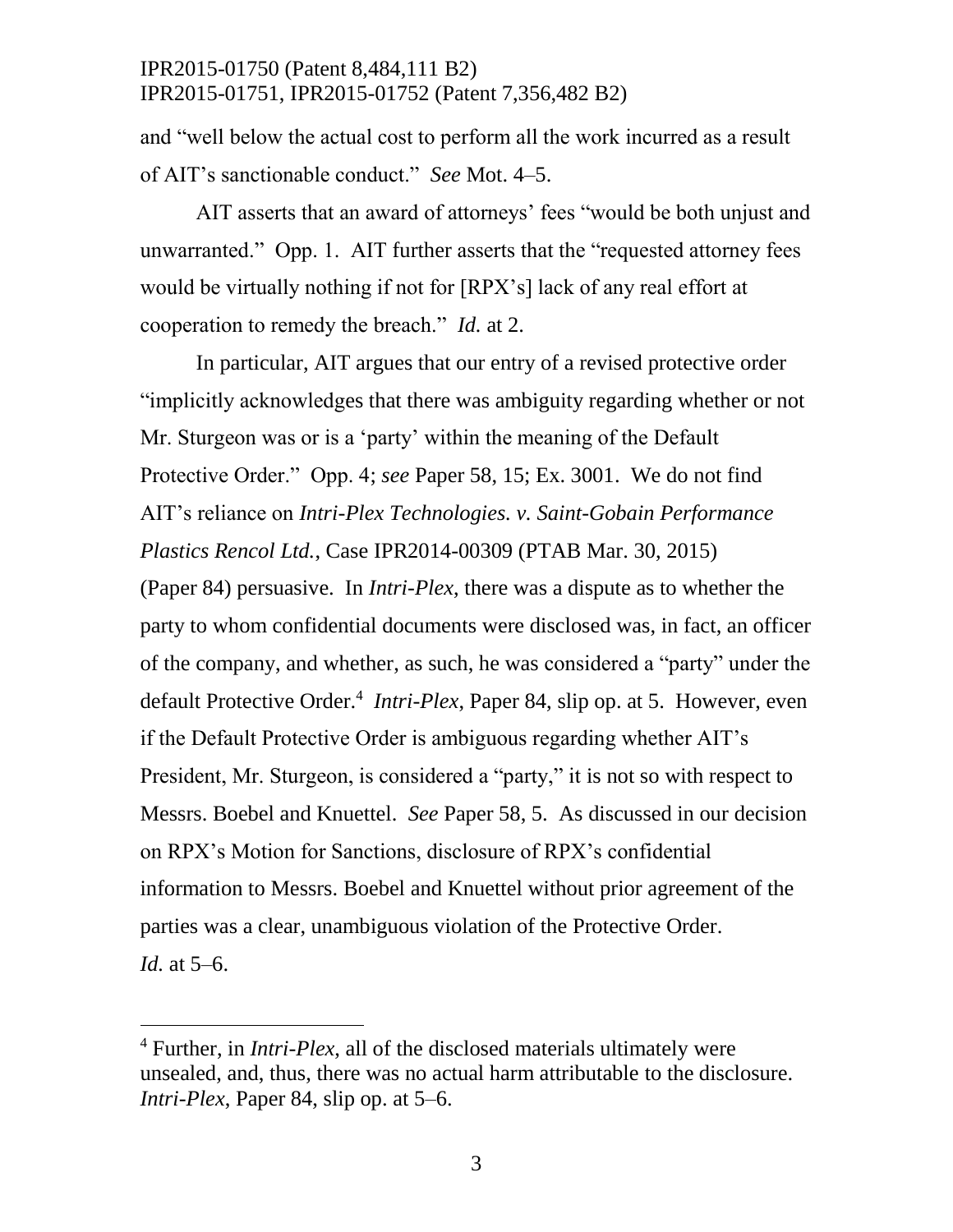AIT also argues that it had already agreed to provide explanatory declarations regarding the scope of the protective order breach, prior to any Board order to do so. Opp. 3; Paper 23. As we noted in our decision on RPX's Motion for Sanctions, however, the declarations originally provided by AIT were deficient. *See* Paper 58, 8–11.

AIT further argues that "[a]ward of attorney fees for the expense of filing an unnecessary sanctions motion is the very definition of notproportionate." Opp. 5 (citing *Square, Inc. v. Think Comput. Corp.*, Case CBM2014-00159 (PTAB Nov. 27, 2015) (Paper 48)). In *Square, Inc.*, the panel denied Petitioner's Motion for Sanctions, because it was "unable to discern harm to Petitioner sufficient to warrant sanctions at this time." *Square, Inc.*, Paper 48, slip op. at 2–3. Further, the conduct in *Square, Inc.* did not deal with violations of the Protective Order, but instead was related to alleged harassment of Petitioner's expert witness. *Id.* at 1–2. We do not find AIT's reliance on *Square, Inc.* persuasive.

Based on the particular facts and circumstances in these proceedings, we determine that an award of attorneys' fees is warranted. Further, we determine that the amount requested by RPX is reasonable.

III. ORDER

Accordingly, it is

ORDERED that RPX's Motion for Attorneys' Fees is *granted*; and FURTHER ORDERED that, within ten (10) business days of this order, AIT will pay RPX attorneys' fees, in the amount of \$13,559.97.

4